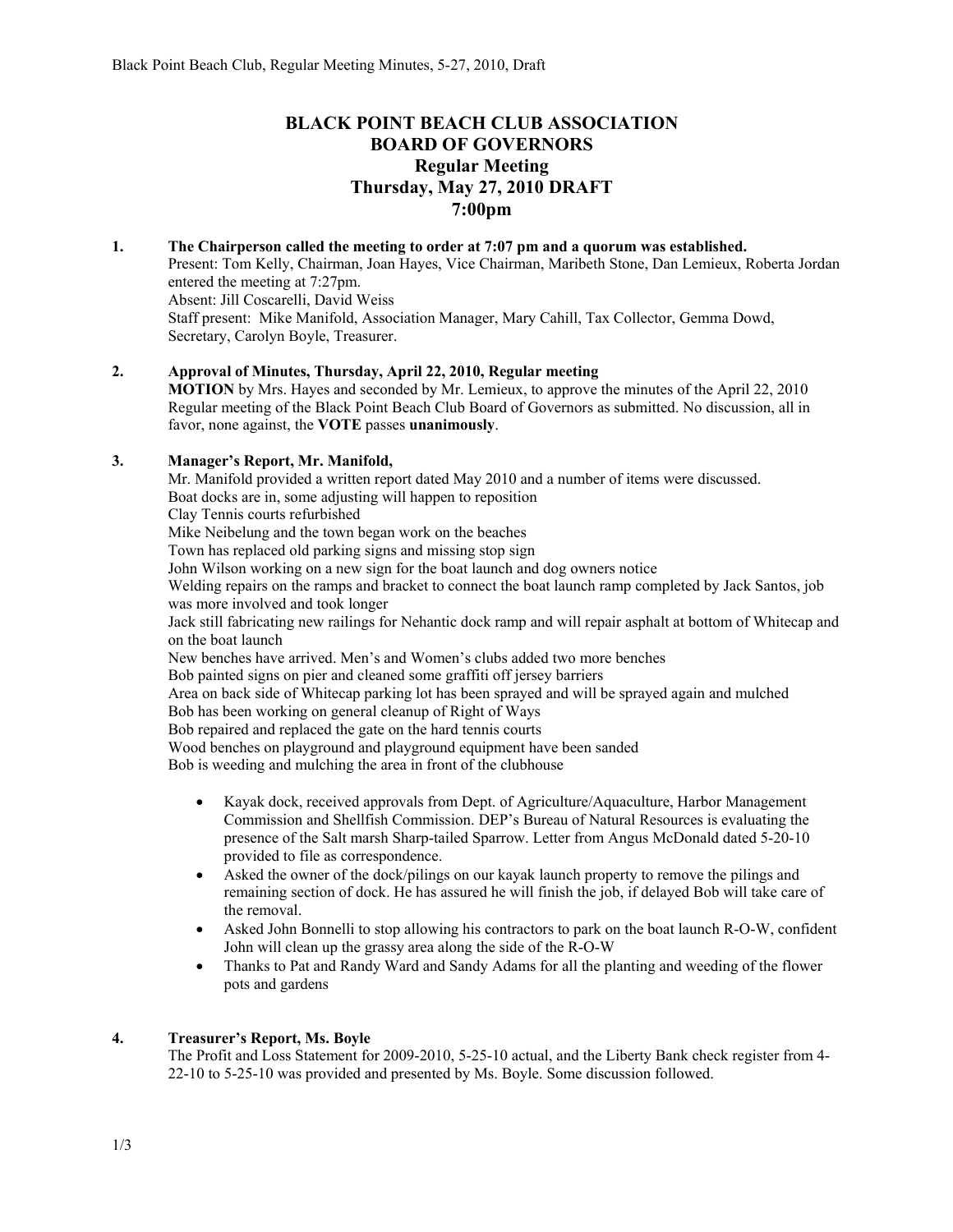### **5. Member Comments**

No member comments were heard.

### **6. Chairperson's report and Correspondence, Mr. Kelly Correspondence:**

Mr. Kelly provided a copy of a letter received from attorney Daniel R. Cunningham, dated February 1, 2010 , to Mr. William Mulholland, East Lyme, ZEO. The letter supports the status of West Lane as a town road as described on the map, Town Roads, East Lyme, Ct Highway Dept., Revised January, 1954. Copy of the letter is on file.

Mr. Kelly and Mr. Manifold provided a copy of a letter from the State of Ct. DEP to Angus McDonald dated 5-20-10 regarding Natural Diversity Data Base maps information on the proposed construction site of the staircase and kayak storage rack at the Old Black Point Rd. Kayak launch. Letter is on file. Some discussion followed and explained by Mr. Manifold.

4-23-10 follow-up correspondence to Mr. Formica from Mr. Kelly regarding the BOG opinion on golf carts within Black Point. Letter on file.

BOG received electronic copies of letters sent to dog owners April 29, 2010 from Mr. Kelly, and follow up from Mr. Manifold, some discussion followed.

Mr. Kelly provided a Notice of Summary order ruling in favor of Black Point in the Mattison vs. Black Point Beach Club case, United States Court of Appeals for the Second Circuit, May 10, 2010. Letter on file, and copies sent to the BOG.

Member e-mail from Mr. Will Fountain dated 5-23-10, copies sent to the BOG electronically, some discussion followed, Mr. Kelly will send a response to Mr. Fontain.

### **7. Tax Collector's Report, Mrs. Cahill**

Mrs. Cahill reported on the tax collection status, a brief discussion followed.

#### **8. Committee Reports**

Administration: No comments

Capital Improvements: Mr. Manifold will provide the board with cost estimates for new rafts at the next meeting.

Social: Mrs. Hayes noted that after several successful recurring social events, members are handling the organization well; she felt BOG supervision is no longer needed. After a brief discussion, the board thanked all those involved with the success of the many social events and decided the Social Committee should be removed from the BOG committee listing for 2010-2011.

### **9. Old Business**

Planning for the Annual Meeting. Some discussion followed to arrange the items and presentation to members.

Mr. Kelly thanked departing board members, Mrs. Joan Hayes, vice chair, for her help and support during his first year on the board, Mr. David Weiss and Mrs. Jill Coscarelli for their contributions and the time they offered to the Association as board members.

 Mrs. Joan Hayes, on behalf of the BOG, thanked Mr. Tom Kelly for his chairmanship and courage to take on the post his first year on the board.

#### **10. New Business**

No new business discussed

### **11. Member Comments**

No member comments.